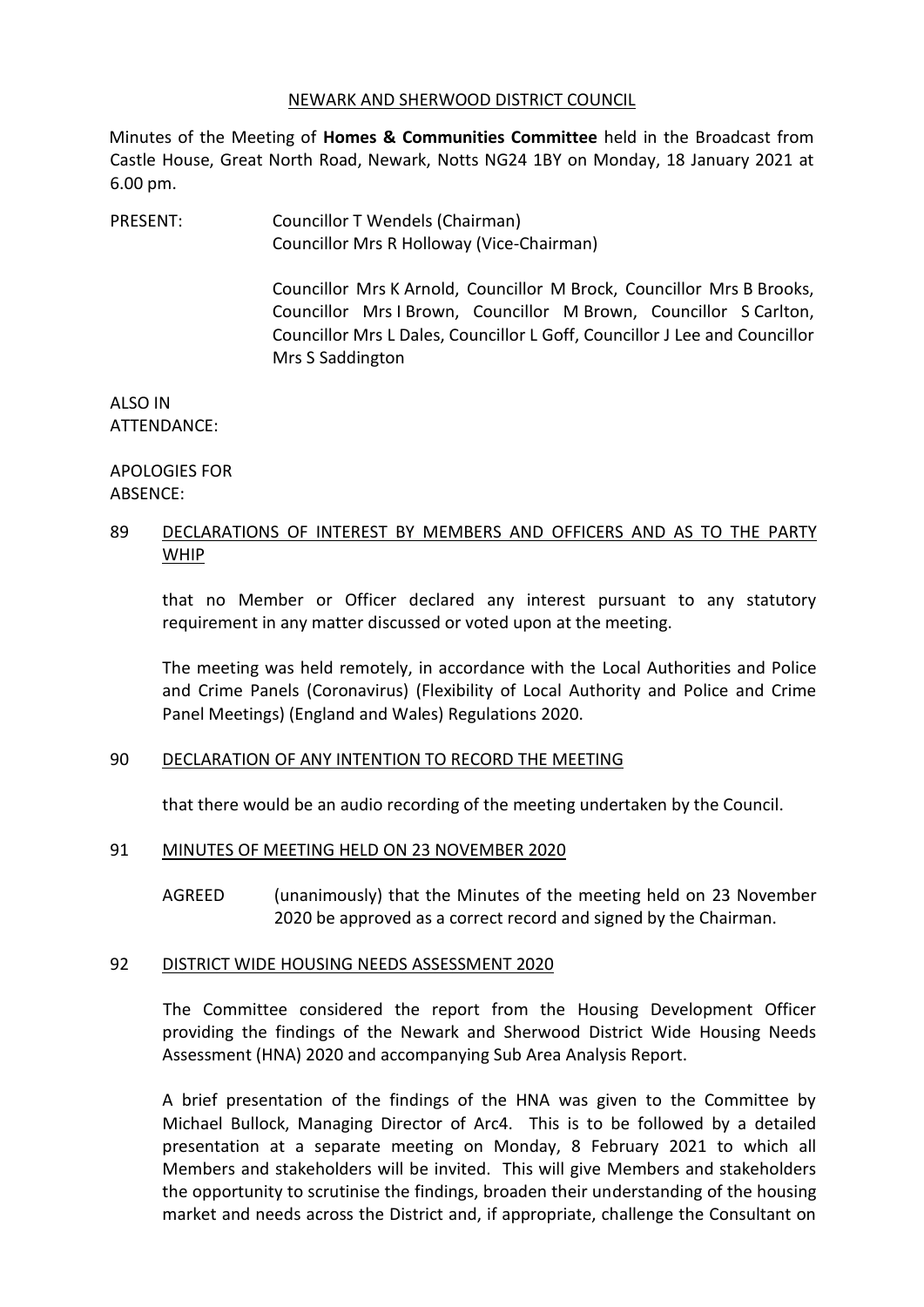the findings being presented to test the assessment's robustness.

The report explained that the District Wide Housing Needs Assessment 2020 and Sub-Area Analysis had been commissioned to ensure the Council maintains a robust housing needs evidence base to inform the key strategic housing, planning and economic corporate documents.

AGREED (unanimously) that Members did consider and endorse the findings of the Newark and Sherwood Housing Needs Assessment 2020 (HNA) and accompanying Sub-Area Analysis Report.

### 93 CHAIRMAN'S REPORT

The Chairman reported on an item relevant to meeting in January and therefore appropriate to update on flood resilience grants. The administration of the property flood resilience grants began in June 2020 and provides up to £5,000 per property to ensure that it is more resilient to flooding in the future. To date, the Council has processed and approved 39 applications. Of these, 11 applicants have now completed the works and the grant has been paid. Lowdham is the main area from where the applications are being received but grants from Girton, Egmanton, Laxton and Weston have also been submitted.

The Chairman then highlighted the continued challenges around coronavirus and lockdown, continuing to support residents in need: HART completed a further 25 CEV welfare checks throughout December ensuring support in place to access essential supplies. Also assisted with the distribution of 60 Christmas gifts to those in need, collected by a resident of Sutton on Trent. Having strengthened the Community Relations Team by recruiting two additional colleagues to progress objectives in the Community Plan and deliver on the HART response across the District.

Despite Covid, teams continue to provide services to tenants and residents across a number of areas – currently operating an "emergency plus" services on repairs and investment delivery to protect our trades teams and our tenants as much as we can by focusing our service on emergency repairs and essential planned works and external jobs that can be completed in a safe way.

The Chairman went on to highlight the progression of research with tenants to understand their satisfaction with our services to form the basis of our Tenant Participation and Engagement Review and using tenant feedback. Updating the lettable standard of our homes with a proposal coming to the next Homes and Communities Committee. This will enable reinvestment to some of the savings that have been created bringing the housing service in house and noting services our tenants want us to improve. Preparations are being made for bringing the grounds maintenance of our rented homes into the Council and working with tenants to agree how we will monitor the quality of this service.

The Chairman went on to inform the Committee, how it is vitally important we understand our responsibilities – particularly around the regulatory framework of housing. To this end, a paper will go to the next Committee to talk through the themes of the White Paper. The Chairman then invited the Committee members to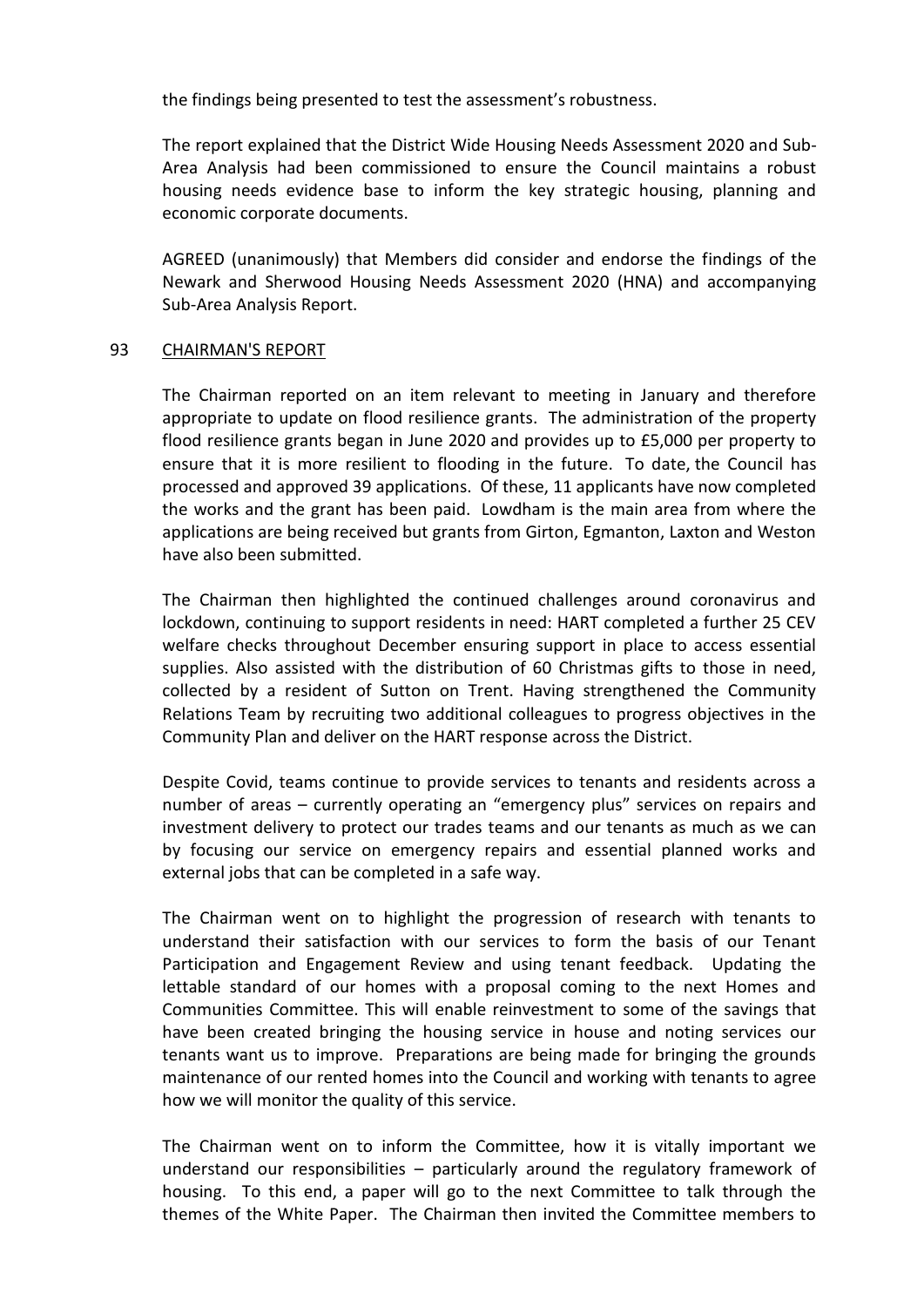suggest topics for "bitesize workshops" where officers would talk about different aspects of the Directorate – to widen the Committee's knowledge and help be a good landlord that puts tenants at the centre of our services.

## 94 FORWARD PLAN - FEBRUARY 2021 TO JANUARY 2022

The Committee considered the Forward Plan for February 2021 to January 2022 with the Chairman inviting Members to put forward any items they would wish to be considered by Committee at a future meeting.

One Member requested that adequate kitchen facilities were explored for consideration in a future homelessness report.

### 95 YORKE DRIVE REGENERATION UPDATE

The Committee considered the report from the Growth and Regeneration Lead Officer providing an update to the Committee on progress within the Yorke Drive Regeneration Project.

The Growth and Regeneration Lead Officer confirmed to the Committee that there would be a net gain of 190 homes within a mixed tenure scheme. The Committee were encouraged that this will be an area that people will be proud of and by supporting the residents going forward, leading to less anti social behaviour.

AGREED (unanimously) that progress on the delivery of the Yorke Drive Regeneration Project is noted.

#### 96 RESPONSIVE REPAIRS PRIORITIES

The Committee considered the report from the Assistant Business Manager for Housing Repairs and Asset Management to gain approval to adopt new responsive repairs priorities introduced temporarily in July 2020 to assist the Council with managing our service during the early days of the pandemic.

The report explained that this change will provide a more customer focused, simplified service to our customers and result in shorter waiting times generally whilst maintain high levels of satisfaction with the service.

The breadth of repairs contained within the Priority 1 (P1) category had also been extended and were highlighted in section 3.2 of the report.

The Committee noted the efforts made and thanked the team.

AGREED (unanimously) that:

- (a) the Committee approved the proposal to move to the three priorities system.
- (b) at the request of the Housing Advisory Group, a further report will be brought to this Committee in six months' time to provide an update on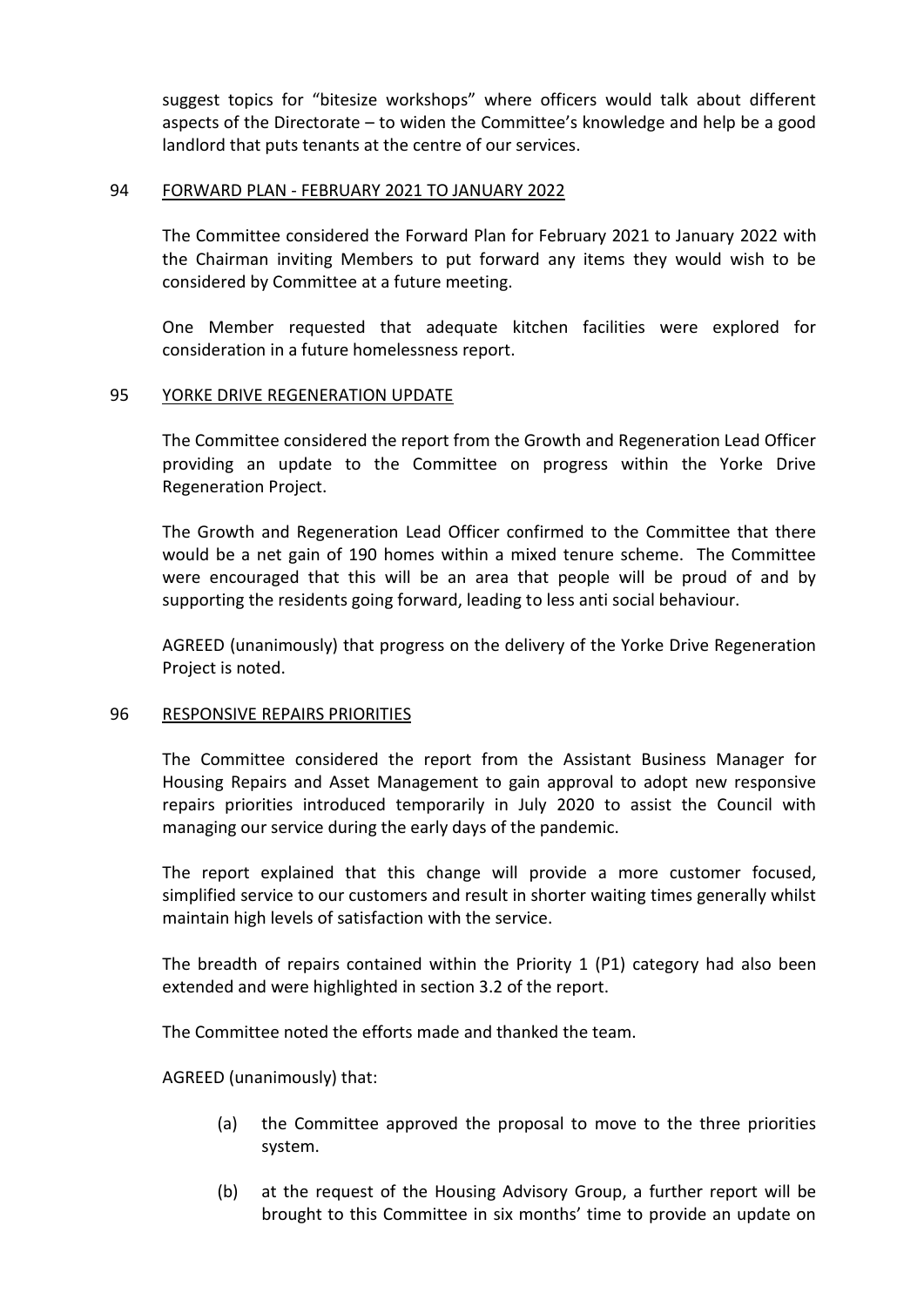the impact of this service change with regard to performance, tenant satisfaction, complaints/feedback and training completed across both Customer Services and Responsive Repairs.

# 97 HOUSING OMBUDSMAN COMPLAINT HANDLING - SELF ASSESSMENT

The Committee considered the report from the Business Manager for Housing Management to update on the results of the self-assessment of the newly revised and approved Customer Feedback Policy against the Housing Ombudsman Effective Complaints Handling Self-Assessment.

The Committee having approved the revised Customer Feedback Policy at the November 2020 meeting.

The report highlighted how the Housing Advisory Group on 21 December 2020 had commented as well as views of involved tenants also included in this report and the Self-Assessment.

The Housing Advisory Group had agreed the current process was too long winded but that it was important to keep a tenant perspective on complaints. The group requested a programme of communications to tenants to ensure all are aware of how to make a complaint, how to provide feedback and the process involved.

Feedback and learning from complaints should be reported to the Tenant Scrutiny Panel at suitable regular intervals.

AGREED (unanimously) that:

- (a) Members approved the proposals outlined in section 3.2.
- (b) Members approved the amendments to the Policy, principally to remove the tenant panel stage of the complaint process and for complainants to be offered the option for an involved tenant to be involved in Stage 2 complaint investigations.
- (c) Members approved the creation of a reasonable adjustment policy to support our equalities commitments.
- (d) the production of a communications plan be provided to promote the new feedback policy as outlined in section 8.2.

# 98 THE DOMESTIC ABUSE BILL (2020) - IMPACTS FOR NSDC

The Committee considered the report from the Business Manager for Public Protection advising the Committee of the new duties required by the Domestic Abuse Bill (2020) and the specific requirements for Tie One and Tier Two authorities.

The report advised that the County Council is required to appoint a domestic abuse local partnership board for the purposes of providing advice to the authority about the exercise of the authority's functions.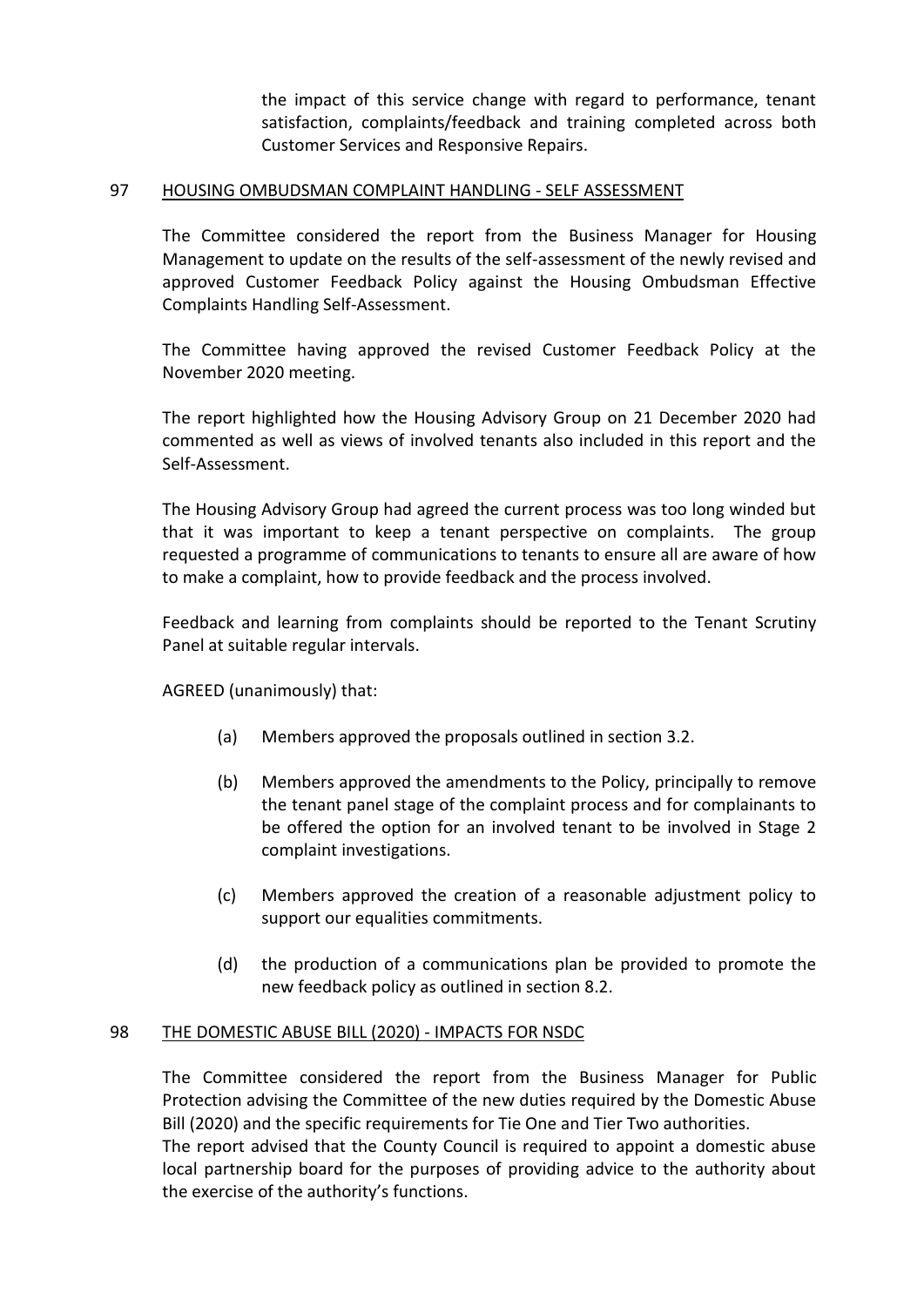The report highlighted the implications for NSDC with reference to secure tenancies and victims of domestic abuse and homelessness.

AGREED (unanimously) that Members considered the implications of the Domestic Abuse Bill and how it will be implemented locally.

## 99 UPDATE ON THE DELIVERY OF THE SAFER STREETS INITIATIVE

The Committee considered the report from the Business Manager for Public Protection to update Members on the progress made on the delivery of the Safer Streets initiative.

The report informed that progress is being made for which the district council is the lead involved with target hardening at Chatham Court, bicycle theft reduction including Chatham Court and improved secure bicycle storage for Newark, as well as redeployable CCTV for two areas as part of the safer streets initiative.

Chatham Court is to also have a Community Hub which will be provided within a vacant unit, planning permission is currently being sought for change of use. Partners such as police, Nottingham County Council and local support groups have committed to support the hub. It is expected to available for use towards end of March.

The safer streets project is due for completion at the end of March 2021 and it is therefore proposed that a final report after completion of the project will be presented to the Committee in May 2021.

AGREED (unanimously) that:

- (a) Members noted the progress in the implementation of the Safer Streets project and;
- (b) to support the proposal to have a report at the completion of the project.

# 100 E-NEWSLETTERS

The Committee considered the report from the Assistant Director Transformation and Communications to propose a move from a twice yearly printed versions of the Voice, the council's newsletter, to an E-Newsletter format.

To incorporate within this move an alternative provision for tenants (previously a quarterly printed publication provided by the council's former housing management provider, Newark and Sherwood Homes).

The proposal was to not return to a primary printed publication (either for residents or for tenants) but replace this with an e-newsletter format that will be equally useable for both purposes, as well as a range of additional functionality.

The proposal was also presented to the Housing Advisory Group on 21 December 2020 and was well received, particularly with regard to modernising this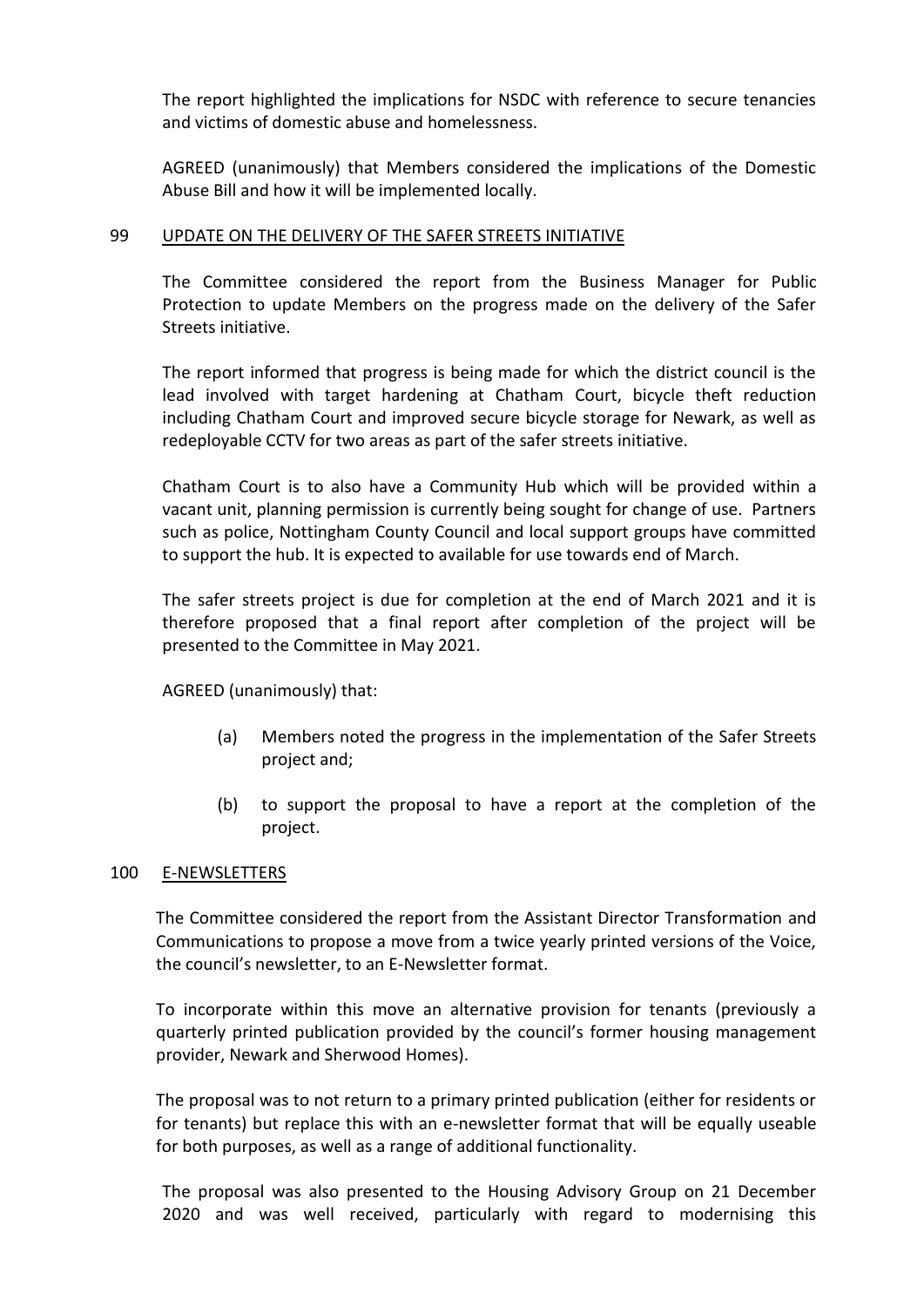communication channel.

Initial feedback included:

- a) A request for hard copies to be available in Community Centres and how we support people to opt in;
- b) How we might "push out" notifications to tenants that a new e-newsletter is available
- c) Further discussion on how we might be able to use the savings from this to invest in digital skills/equipment/connectivity for tenants.

The Committee discussed alternatives, noting that tenants receive quarterly rent statements in a paper format and additional papers can be included such as the tenants annual report. Feedback using this means to gain opinion for an e-newsletter or a printed version.

The need to engage with tenants, leading to more tenants becoming involved.

AGREED that:

- (a) the proposal to move to electronic E-Newsletters;
- (b) one paper newsletter provided once a year; and
- (c) to review in six months as to take up.

# 101 HOMELESSNESS PREVENTION AND ROUGH SLEEPER STRATEGY - ANNUAL DELIVERY UPDATE

The Committee considered the report from the Homeless Strategy and Safeguarding Officer informing them of the progress achieved to deliver objectives within the Homelessness Prevention and Rough Sleeper Strategy 2019 – 2024 and to inform of the findings of the Homelessness Review 2020.

After a jointly commissioned Homelessness Review was conducted in 2018 jointly with Mansfield District Council and Ashfield District Council, Newark and Sherwood District Council launched the Newark and Sherwood Homelessness Prevention and Rough Sleeper Strategy 2019-24.

The report showed the activities within the first year to take the Council closer to eradicating homelessness and showed the ongoing commitment to support those in most need.

The Committee thanked the staff in providing the information in this report, again noting the request that adequate kitchen facilities were explored for consideration in a future homelessness report.

AGREED (unanimously) that:

(a) Members noted the update on the Homelessness Prevention and Rough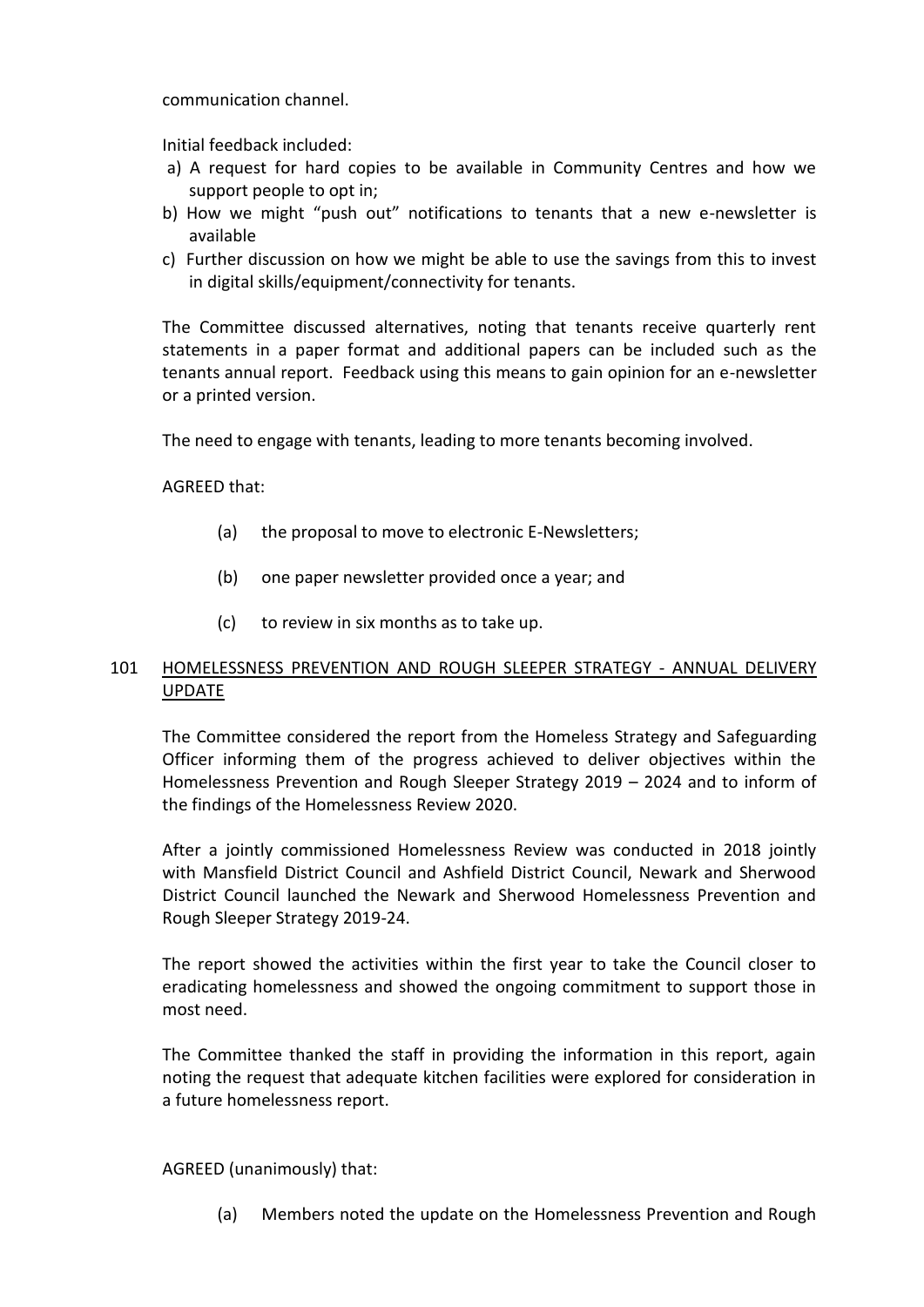Sleeper Strategy's first year achievements and the findings from the Homelessness Review 2020.

(b) also noted the partnership work that is being carried out to support the homeless strategy and frontline service delivery.

# 102 HOMES & COMMUNITIES REVENUE AND CAPITAL FORECAST OUTTURN REPORT TO 31 MARCH 2021 AS AT 30 NOVEMBER 2020

The Committee considered the report from the Business Manager for Financial Services comparing the Revised Budgets for the period ending 31 March 2021 with the Projected Outturn forecast for the period, based on meetings with Financial Services staff and the appropriate Business Manager.

They are based on eight months' performance information on the Council's revenue and capital budgets, including:-

- General Fund (GF) Revenue
- Housing Revenue Account (HRA)
- Capital Programme

The Committee were reminded that it was requested by Members at the Policy & Finance Committee during February 2020 that reports were presented to individual Committees, for noting, for them to understand the financial position of their Committee.

The Committee were presented with the report for noting and to be taken to the next Policy & Finance Committee on 21 January 2021.

AGREED (unanimously) that the contents of the report be noted.

# 103 2021/22 HOUSING REVENUE ACCOUNT (HRA) BUDGET AND RENT SETTING

The Committee considered the report from the Business Manager for Housing Projects and the Assistant Business Manager for Financial Services.

The annual report presented to the Committee on the Housing Revenue Account (HRA) would:

- a) provide the actual outturn of the HRA for the 2019/20 financial year (1 April 2019 – 31 March 2020) (column 2 of Appendix A1);
- b) examine the proposed income and expenditure on the HRA for the 2021/22 financial year (column 4 of Appendix A1), in accordance with Section 76 (Duty to prevent debit balance on Housing Revenue Account) of the *Local Government and Housing Act 1989*;
- c) provide indicative amounts of income and expenditure for the 2022/23 to 2024/25 financial years (columns 5 to 7 of Appendix A1); and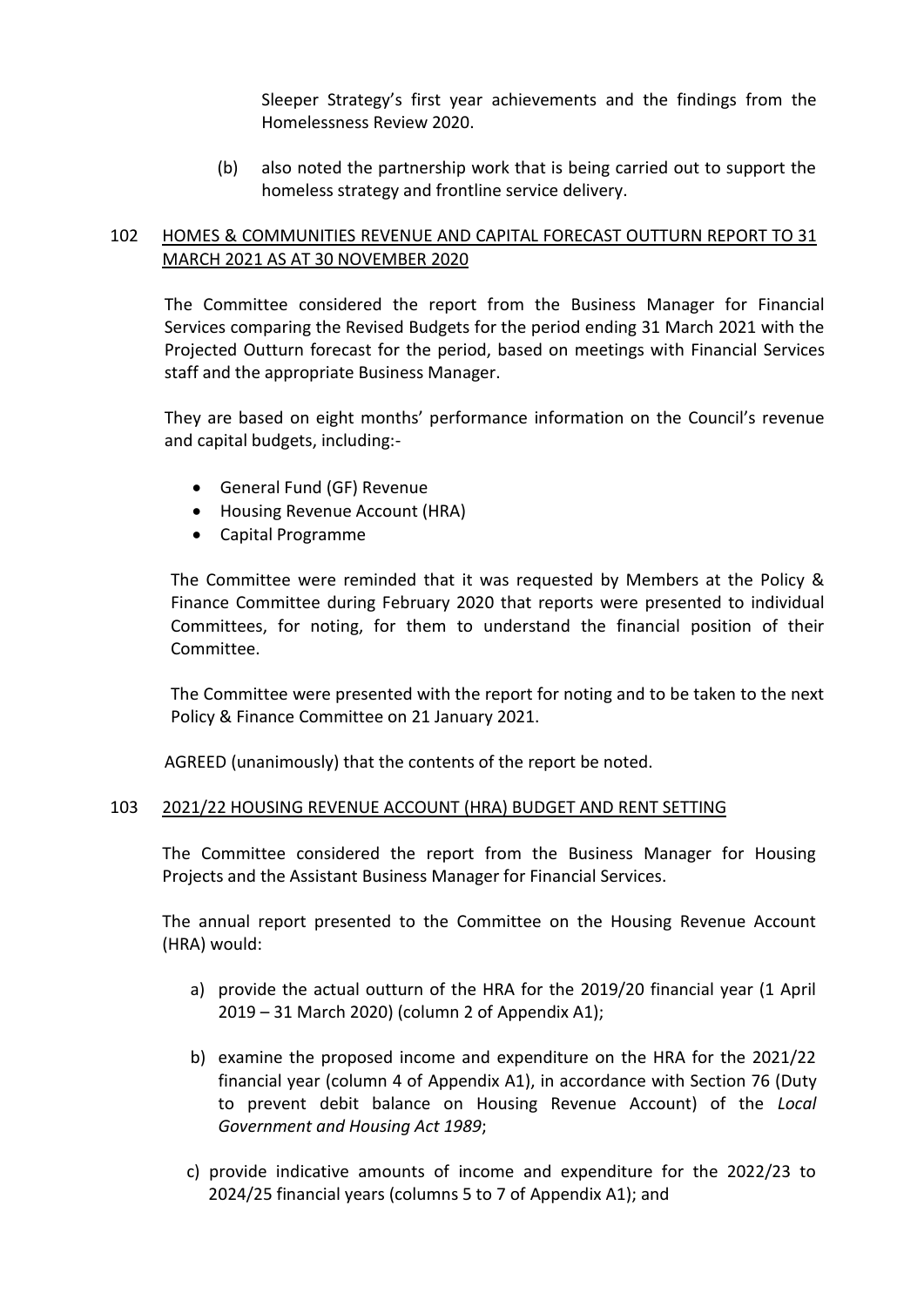d) set rent levels and service charges for 2021/22 (with effect from the first Monday in April 2021.

The setting of the HRA budget and the approval of rent levels will allow the required time to notify tenants of proposed changes to rents in accordance with legislation.

AGREED (unanimously) that the following recommendations be made to the Council at its meeting on 9 February 2021:

- a) the HRA budget for 2021/22, as set out in Appendix A1 to this report;
- b) an increase of 1.5% (CPI + 1%) in the 2021/22 rents of all properties in the HRA as at 31 March 2021;
- c) an increase of 1.5% (CPI + 1%) in all 2021/22 service charges, except for the television (TV) licence costs payable by tenants of Gladstone House; and
- d) that the TV licence costs payable by tenants of Gladstone House in 2021/22 remain at £0.21 per week.

# 104 HOMES & COMMUNITIES COMMITTEE REVENUE BUDGET 2021/22

The Committee considered the report from the Business Manager and Assistant Business Manager for Financial Services:

To seek feedback from the Committee on the proposed general fund revenue budget for the 2021/22 financial year (01 April 2021 – 31 March 2022) for those services which fall under its remit.

To seek feedback from the Committee on the scale of proposed fees & charges for 2021/22 for those services which fall under its remit.

To seek approval from the Committee for the 2021/22 base budget in Appendix A to be recommended to Policy & Finance Committee at its meeting on 22 February 2021 for inclusion in the overall council budget; and

To seek approval from the Committee for the 2021/22 fees & charges in Appendix D to be recommended to Policy & Finance Committee at its meeting on 22 February 2021 and Council at its meeting on 09 March 2021.

AGREED (unanimously) that the following recommendations be made to the Policy & Finance Committee at its meeting on 22 February 2021:

- i. the 2021/22 base budget in Appendix A for inclusion in the overall council budget to this report;
- ii. and to Council on 9 March 2021 the 2021/22 fees and charges in Appendix D.

# 105 SEVEN HILLS HOMELESSNESS PROVISION VERBAL UPDATE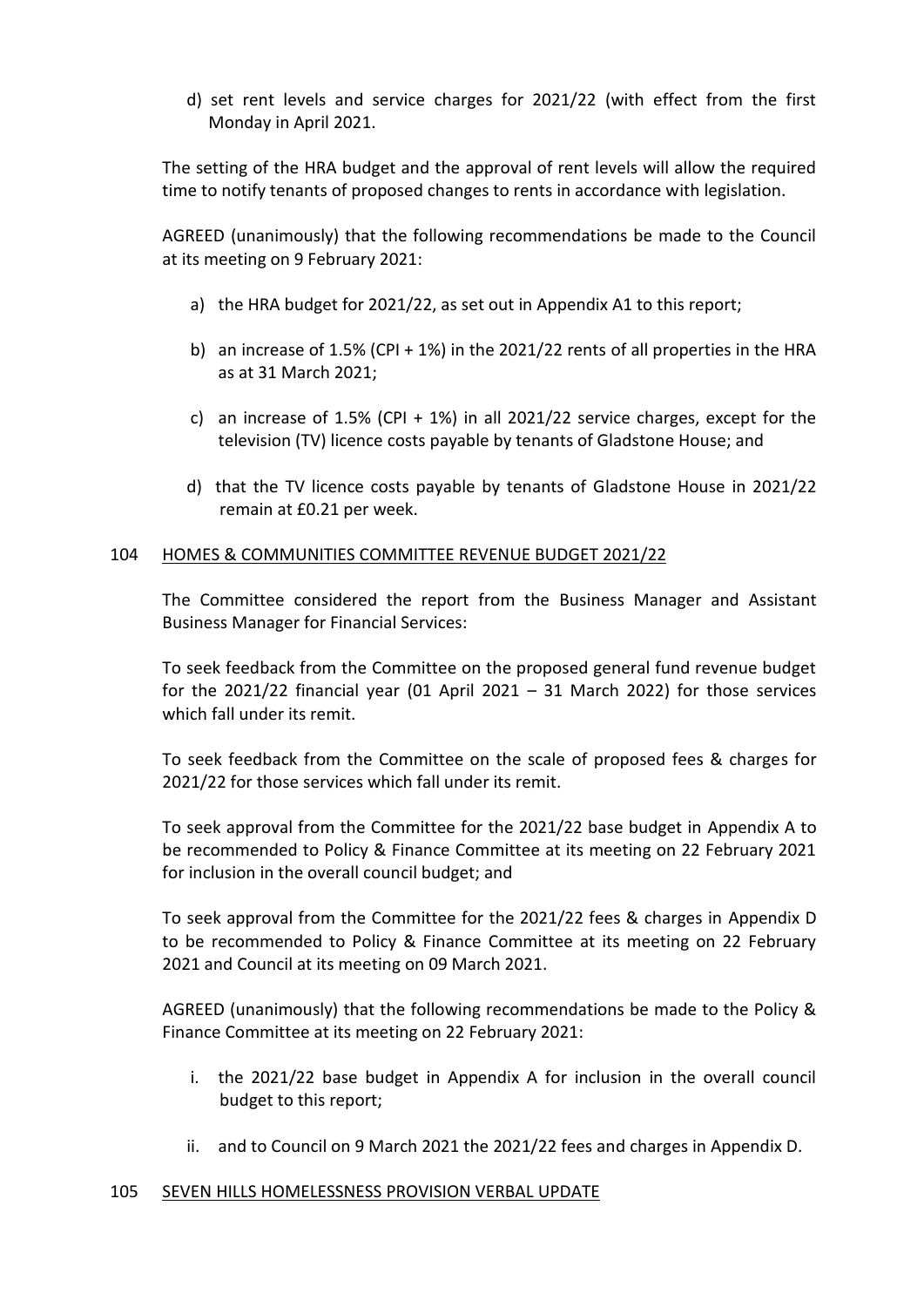The Committee considered the update from the Development Manager and the Senior Housing Options Officer regarding the Seven Hills Homelessness Project.

The Committee were informed that potential bidders had been sourced during December as a precursor to the tender process.

The build would involve linking properties together by way of a connecting door (similar to hotel rooms) allowing for flexibility in room sizes to capture varying needs.

The Development Manager advised that tenders would be going out in late January with a return in March, awarding the contract in April and to start construction in August/September, with completion in April 2022.

AGREED (unanimously) that the content of the update be noted.

#### 106 HRA NEW BUILD DEVELOPMENT UPDATE

The Committee considered the report from the Development Manager providing the Committee with the up to date performance of the HRA new build development programme.

The HRA Development Programme has to date provided 190 additional new council homes with a further 70 homes currently under construction. This is the largest single contribution of affordable new build homes by any single provider within the district during this period.

A Committee Member referred to 3.8 of the report and requested a breakdown to the numbers of types of properties in each area. The Development Manager to provide and circulate to the Committee a full breakdown of the flats, houses and bungalows.

AGREED (unanimously) that:

- (a) the Committee noted the current position and progress of the HRA new build development programme delivery and the financial performance thus far.
- (b) Members fedback their observations about the content and any further information that may be useful in future reports.

# 107 EXCLUSION OF THE PRESS AND PUBLIC

That, under section 100A (4) of the Local Government Act 1972, the public be excluded from the meeting for the following items of business on the grounds that they involved the likely disclosure of exempt information as defined in Part 1 of Schedule 12A of the Act.

#### 108 HRA NEW BUILD DEVELOPMENT POTENTIAL SITE REPORT

The Committee considered the exempt report regarding the HRA New Build Development Potential Site Report.